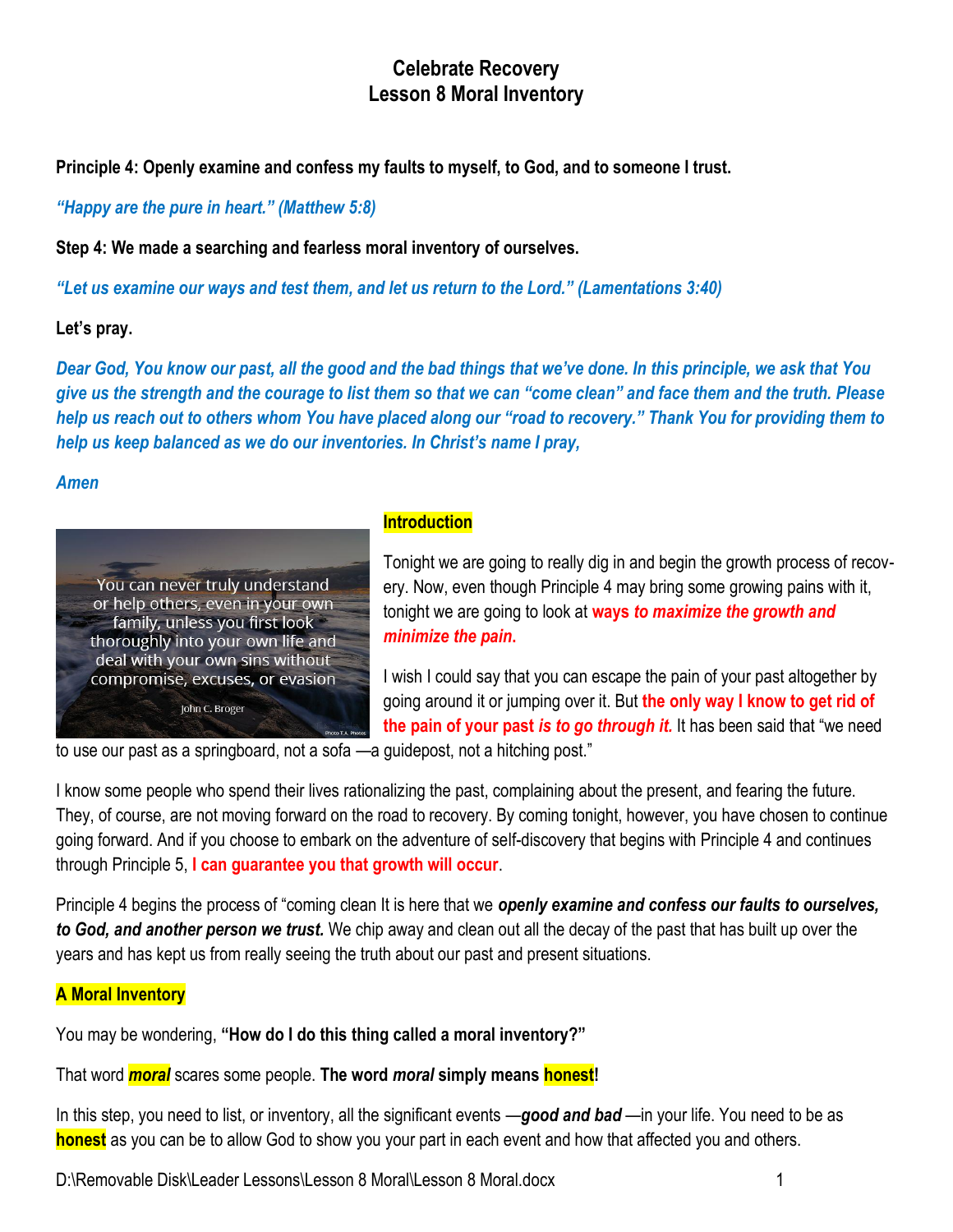### **First you need to MAKE time. Schedule an appointment with yourself. Set aside a day or a weekend and get alone with God! God tells us in Job**

#### *33:33 (TLB): "Listen to me. Keep silence and I will teach you wisdom!"*

**The next letter in moral,** *O***, stands for OPEN**. Remember when, as a child, you would visit the doctor, and he would

say, "Open wide!" in that funny sing-song voice? Well, you need to **"open wide" your heart and mind to allow the feelings that the pain of the past has blocked or caused you to deny**. Denial may have protected you from your feelings and repressed your pain for a while. But now it has also blocked and prevented your recovery from your hurts, hang-ups, and habits. You need to "open wide" to see the real truth.

Once you have seen the truth, **you need to express it**. Here's what Job had to say about being open: *"Let me express my anguish. Let me be free to speak out of the bitterness of my soul" (7:11, TLB)*. Perhaps the following questions will help to "wake up" your feelings and get you started on your inventory!

**Ask yourself, w***hat do I feel guilty about?* The first thing that came to your mind is what you need to address first in your inventory.

Do you know and understand the God-given purpose of guilt? God uses guilt to correct us through **His Spirit** when we are wrong. That's called **conviction. And conviction hurts**!

**Now don't confuse conviction with condemnation**. *Romans 8:1 tells us, "There is now no condemnation for those who are in Christ Jesus."* Once we have made the decision to ask Jesus into our hearts, once we confess our wrongs, accept Christ's perfect forgiveness, and turn from our sins, as far as God is concerned, guilt's purpose — to make us feel bad about what we did in the past — is finished. **But we like to hold on to it and beat ourselves over the head repeatedly —with it! That's condemnation**. But it's not from God, it's from ourselves. Principle 4 will help you let go of your guilt, once and for all.

#### **The next question you need to ask is** *What do I resent?*

**Resentment results from burying our hurts**. If resentments are then suppressed, left to decay, they cause anger, frustration, and depression. What we don't talk out creatively, we act out destructively.

Another big question that you need to openly ask during this step is *What are my fears?* 

Fear prevents us from expressing ourselves honestly and taking an honest moral inventory. *Joshua 1:9 (GNT) tells us, "Do not be afraid or discouraged, for I, the Lord your God, am with you wherever you go."* 

**Next on the list of hard questions to ask yourself**: *Am I trapped in self-pity, alibis, and/or dishonest thinking?* Remember, the truth does not change; your feelings do!

These questions are only the beginning of your inventory, but don't get discouraged. The next letter offers a reminder that you don't have to face this task alone.

#### **The next letter is** *R***, which stands for RELY.**

D:\Removable Disk\Leader Lessons\Lesson 8 Moral\Lesson 8 Moral.docx 2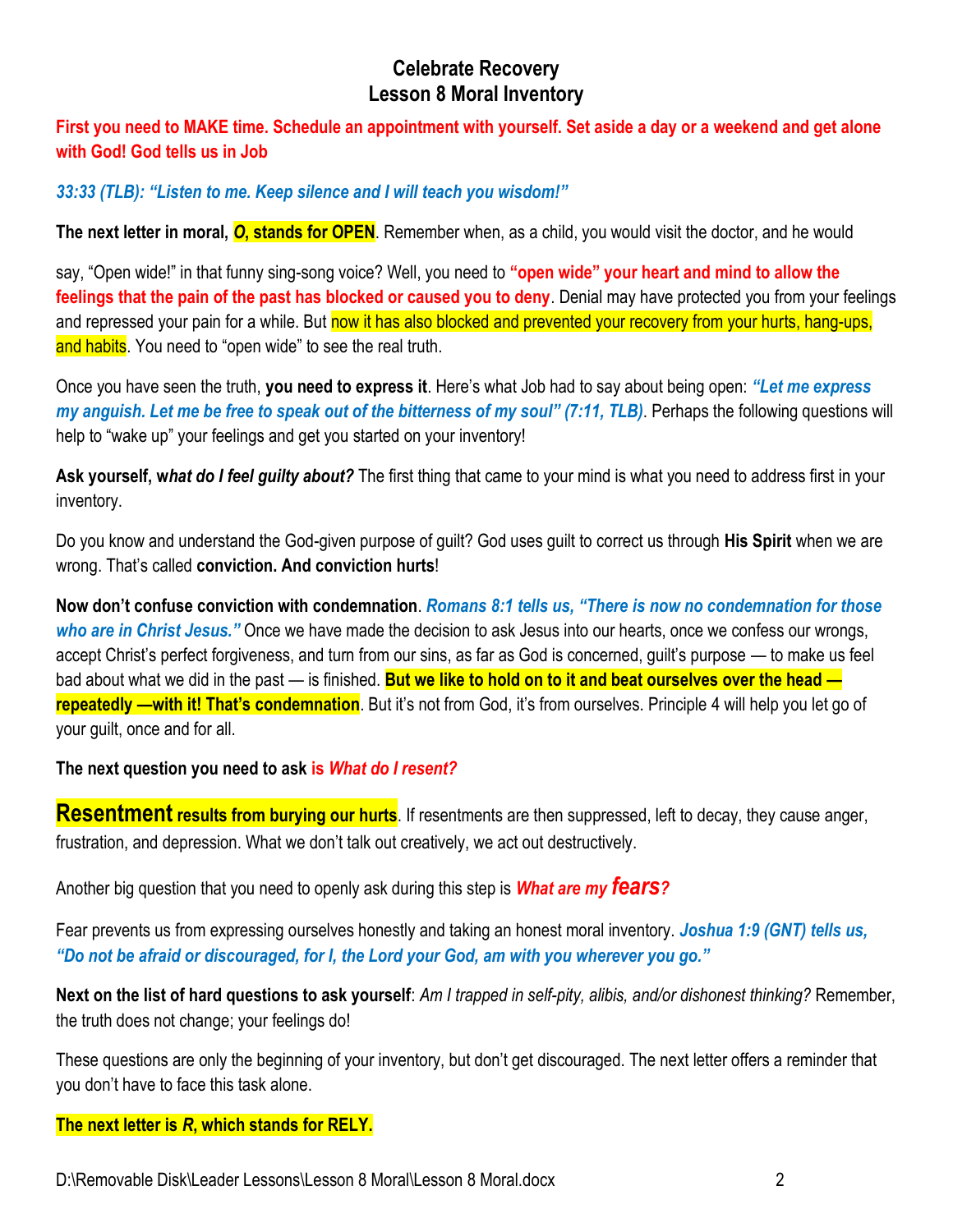Rely on Jesus to give you the courage and strength this step requires. Here's a suggestion: When your knees are knocking, it might help to kneel on them.

*Isaiah 40:29 tells us that Jesus "gives strength to the weary and increases the power of the weak." You can do this with His help.* 

Before we go any further, I want to remind you that the principles and steps are in order for a reason (other than to create a nifty acrostic!). You need to complete *Principle 3 — turning your life and your will over to God — before you can successfully work Principle 4.* Once you know the love and power of the one and only Higher Power, Jesus Christ, there is no longer any need to fear this principle. *Psalm 31:23 –24 (TLB) tells us: "Oh, love the Lord, all of you who are his people; for the Lord protects those who are loyal to him.... So cheer up! Take courage if you are depending on the Lord."* And remember**, courage is not the absence of fear but the conquering of it.**

**Now you are ready to ANALYZE your past honestly.** 

To do a "searching and fearless" inventory, you must step out of your **denial,** because **we cannot put our faults behind us until we face them**. You must look through your denial of the past into the truth of the present — your true feelings, motives, thoughts, and, as Obi-Wan Kenobi says in the *Star Wars* movie, your "dark side."

*Proverbs 20:27 (GNT) says, "The Lord gave us mind and conscience; we cannot hide from ourselves."* Some of you heard the word *analyze* and got fired up, because you love to pick apart the details of a situation and look at events from all angles. Others of you have broken out into a cold sweat at the thought of analyzing anything! For those of you whose hearts are pounding and whose palms are clammy, listen closely as we talk about the *L* **in moral: LIST.**

**Your inventory is basically a written list of the events of your past** — **both good and bad**. (Balance is important.) Seeing your past in print brings you face to face with the reality of your character defects. Your inventory becomes a blackand-white discovery of who you truly are way down deep.

But if you just look at all the *bad* things of your past, you will distort your inventory and open yourself to unnecessary pain. *Lamentations 3:40 tells us, "Let us examine our ways and test them."* The verse doesn't say, "just examine your bad, negative ways." You need to honestly focus on the "pros" and the "cons" of your past!

I know people who have neglected to balance their inventory and have gotten stuck in their recoveries. Or even worse, they judged the program to be too hard and too painful and stopped their journey of recovery altogether — and they slipped back to their old hurts, hang-ups, and habits of the past.

An important word of caution: **Do not begin this step without a sponsor or a strong accountability partner!** You need someone you trust to help keep you balanced during this step, not to do the work for you. Nobody can do that except you. But you need encouragement from someone who will support your progress and share your pain. That's what this program is all about.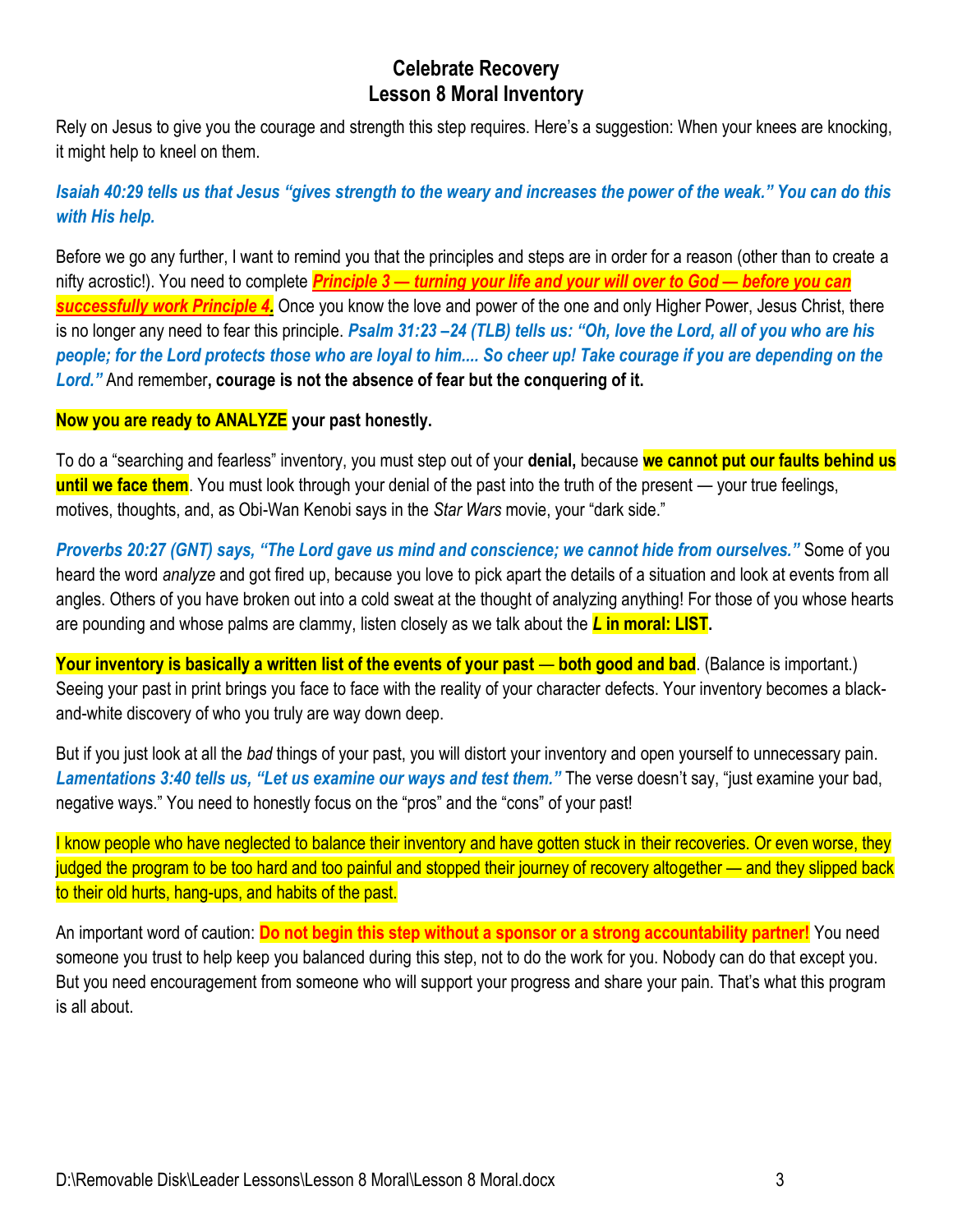**Let's pray.** 

*Dear God, You know our past, all the good and the bad things that we've done. In this principle, we ask that You give us the strength and the courage to list them so that we can "come clean" and face them and the truth. Please help us reach out to others whom You have placed along our "road to recovery." Thank You for providing them to help us keep balanced as we do our inventories. In Christ's name I pray,*

*Amen.* 

#### **Think/write/discuss**

1 Where will you go for quiet time to begin your inventory?

2 What date have you set aside to start? What time?

3 What are your fears as you begin your inventory? Why?

4 What can you do to help yourself "wake up" your feelings?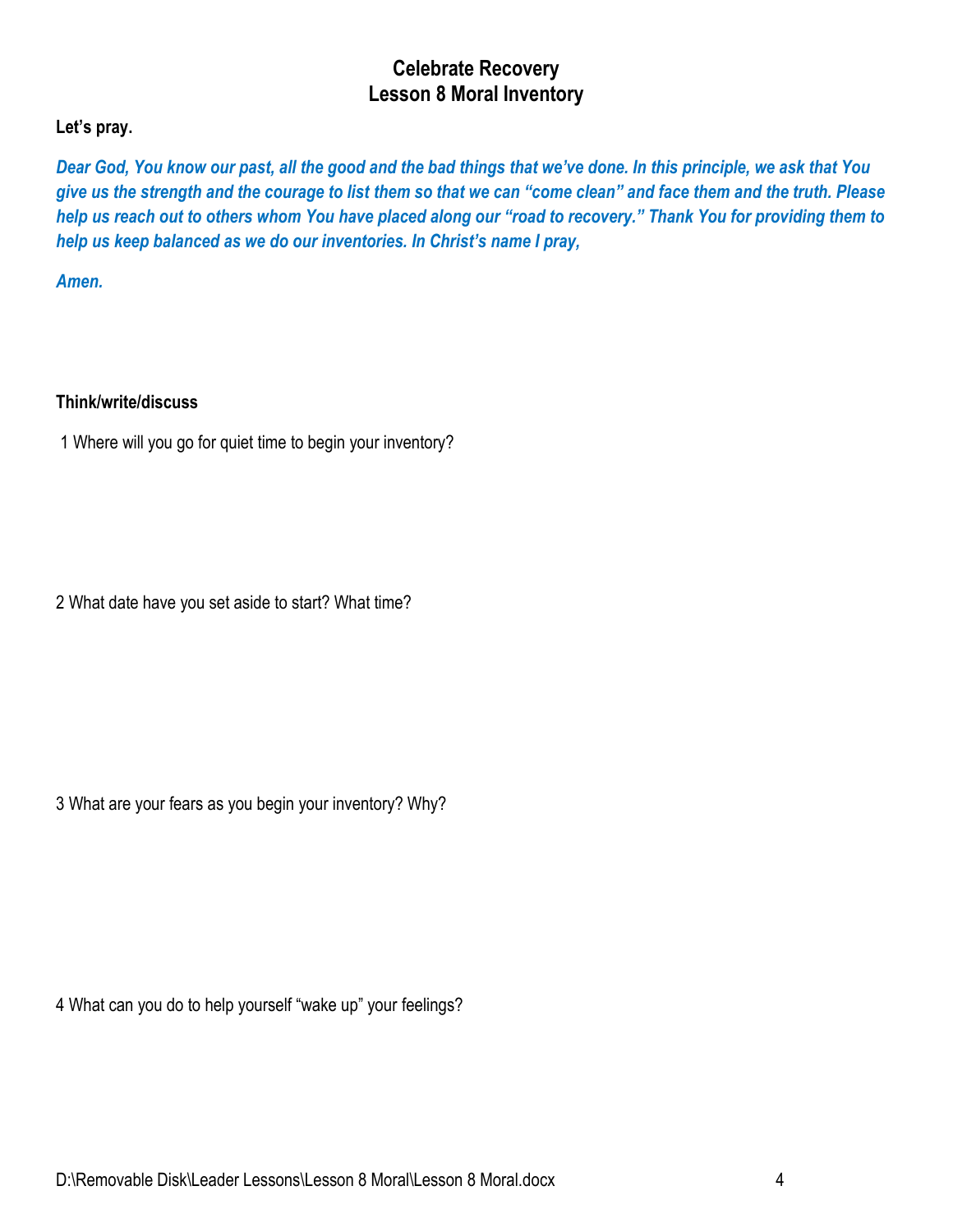5 Describe your experience of turning your life over to Christ

6 How do you attempt to turn over your will to God's care on a daily basis?

7 List the things you have used to block the pain of your past.

8 What have you done to step out of your denial?

9 How can you continue to find ways out of your denial of the past?